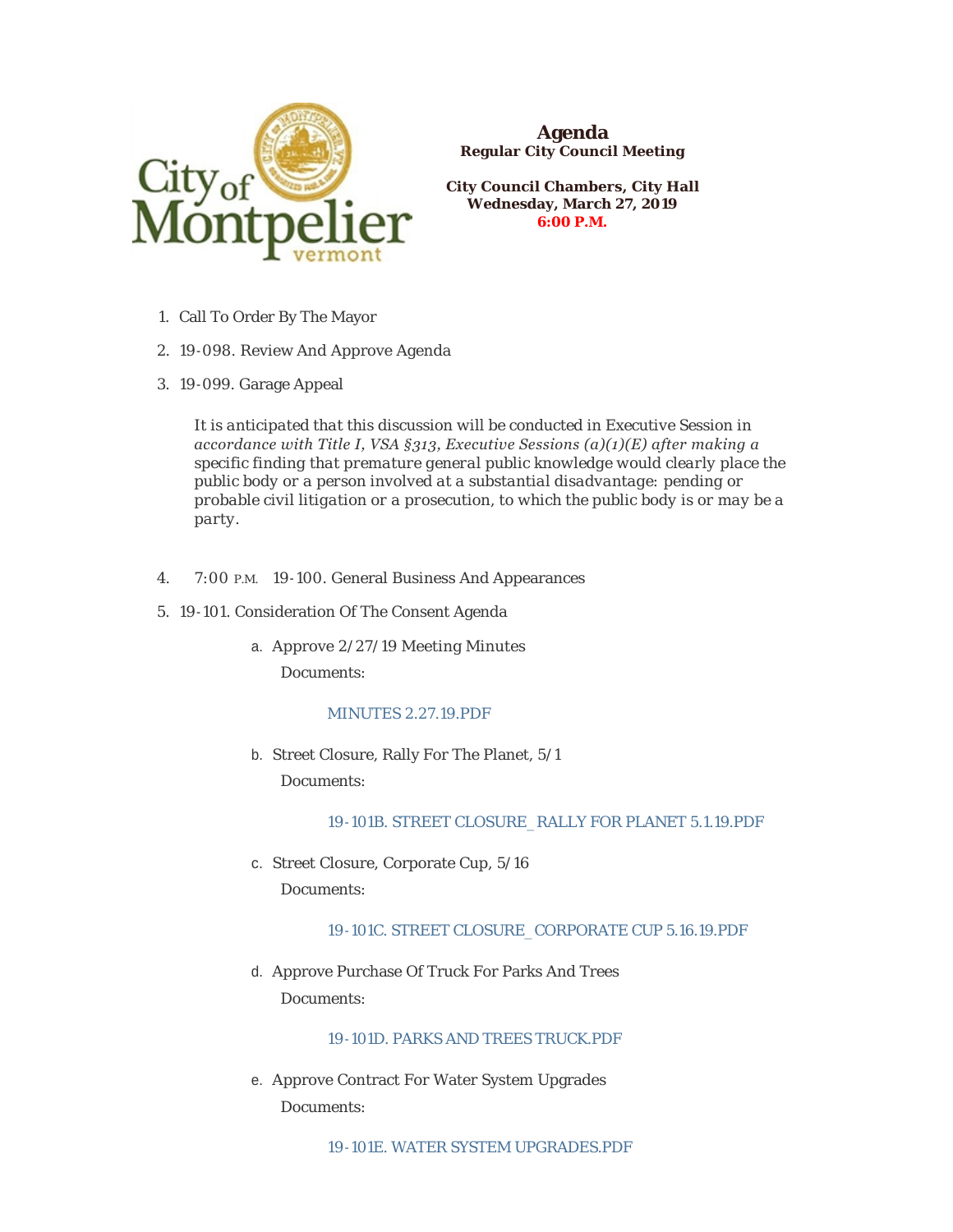- f. Become The Liquor Control Commission For The Purpose Of Approving Applications For Liquor Licenses
- Payroll And Bills g.
- 6. 7:15 P.M. 19-102. Zoning Fixes Public Hearing

Documents:

### [19-102. ZONING.PDF](https://www.montpelier-vt.org/AgendaCenter/ViewFile/Item/1344?fileID=10130)

19-103. Audit Report 7.

Documents:

# [19-103. AUDIT REPORT.PDF](https://www.montpelier-vt.org/AgendaCenter/ViewFile/Item/1355?fileID=10133)

19-104. Tax Stabilization Application For Connor Brothers 8.

Documents:

### [19-104. TAX STABILIZATION CONNOR BROTHERS.PDF](https://www.montpelier-vt.org/AgendaCenter/ViewFile/Item/1347?fileID=10131)

19-105. Responsible Employer Ordinance 9.

Documents:

## [19-105. RESPONSIBLE EMPLOYER ORDINANCE.PDF](https://www.montpelier-vt.org/AgendaCenter/ViewFile/Item/1360?fileID=10132)

19-106. Rental Inspection Program Discussion 10.

Documents:

# [19-106. RENTAL INSPECTION PROGRAM.PDF](https://www.montpelier-vt.org/AgendaCenter/ViewFile/Item/1349?fileID=10146)

19-107. Tree Board Appointments 11.

*It is anticipated that this discussion will be conducted in Executive Session in accordance with Title I, VSA §313, Executive Sessions (a)(3) The appointment or employment or evaluation of a public officer or employee.*

Documents:

#### [19-107. TREE BOARD APPLICATIONS.PDF](https://www.montpelier-vt.org/AgendaCenter/ViewFile/Item/1346?fileID=10126)

19-108. Conservation Commission Appointments 12.

*It is anticipated that this discussion will be conducted in Executive Session in accordance with Title I, VSA §313, Executive Sessions (a)(3) The appointment or employment or evaluation of a public officer or employee.*

Documents:

[19-108. CONSERVATION COMMISSION APPLICATION.PDF](https://www.montpelier-vt.org/AgendaCenter/ViewFile/Item/1345?fileID=10129)

19-109. Other Business 13.